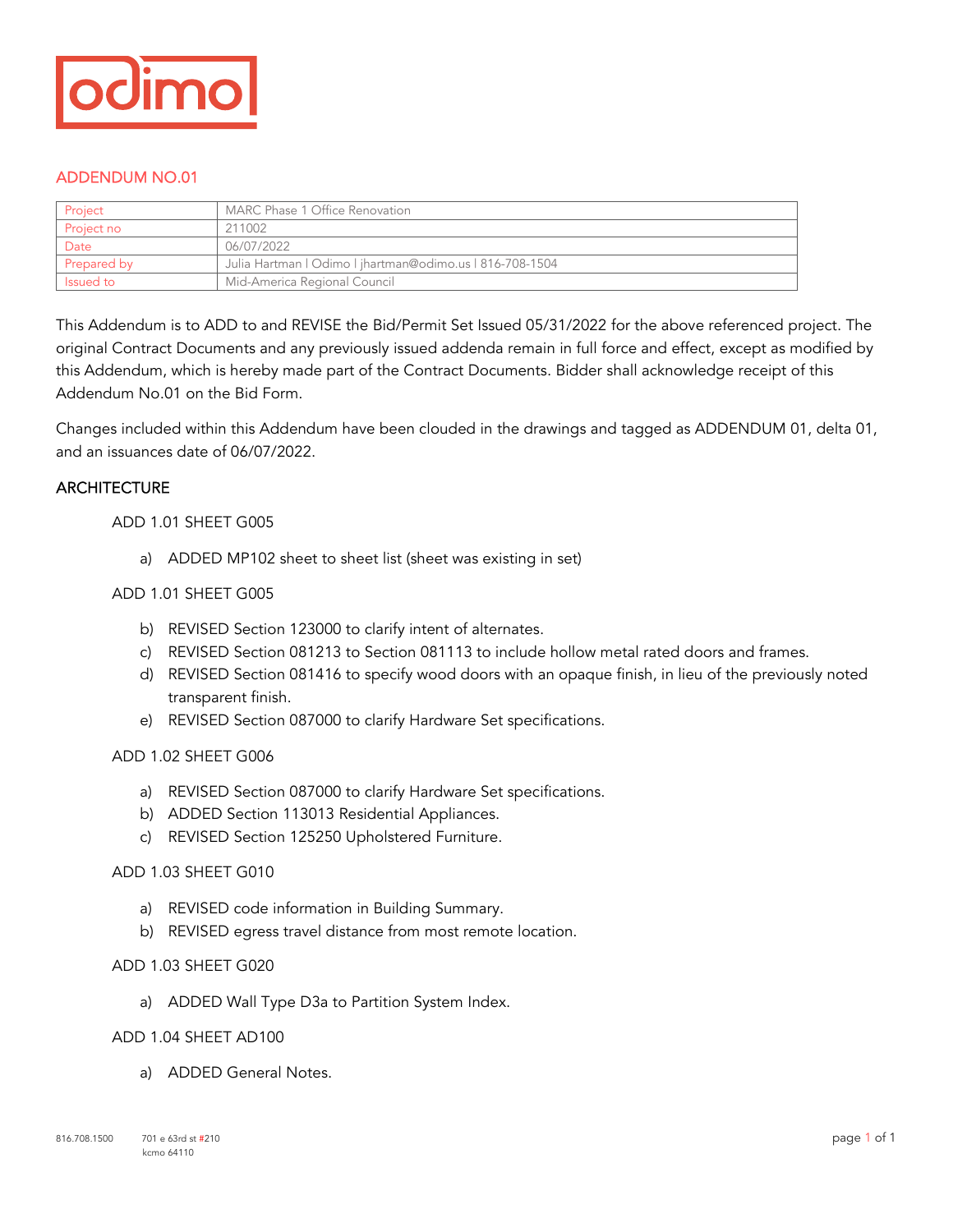#### ADD 1.05 SHEET AD150

- a) ADDED General Notes.
- b) ADDED Sheet notes to plan to clarify intent with lighting.
- c) REVISED Filled region for graphic clarification regarding existing ceiling items.

## ADD 1.06 SHEET A103

- a) ADDED General Notes.
- b) REVISED Room Names to coordinate with Project Scope.

#### ADD 1.07 SHEET A104

- a) ADDED General Notes.
- b) REVISED Sheet Note 01.

#### ADD 1.08 SHEET A152

a) ADDED General Notes.

## ADD 1.09 SHEET A153

- a) ADDED General Notes.
- b) REVISED Sheet Notes.
- c) ADDED Lighting at Copy/Print Area.
- d) REVISED Sheet Note regarding ceiling repair.

#### ADD 1.10 SHEET A154

- a) ADDED General Notes.
- b) REVISED Sheet Notes.
- c) REVISED Lighting Location at Storage.
- d) REVISED Roller Shade Tag to show SR01.

#### ADD 1.11 SHEET A400

- a) REVISED Various locations to capture intent.
- b) ADDED Various dimensions to capture intent.
- c) ADDED Wall tag to F10/A400.
- d) REVISED acoustic wall unit tags in interior elevation.
- e) REVISED wall base tag in interior elevation.

#### ADD 1.12 SHEET A570

- a) ADDED Joint Sealant at Shelf.
- b) ADDED text note clarifying that toe kick is to be plastic laminate.
- c) ADDED wall base tag in section detail.

#### ADD 1.13 SHEET A600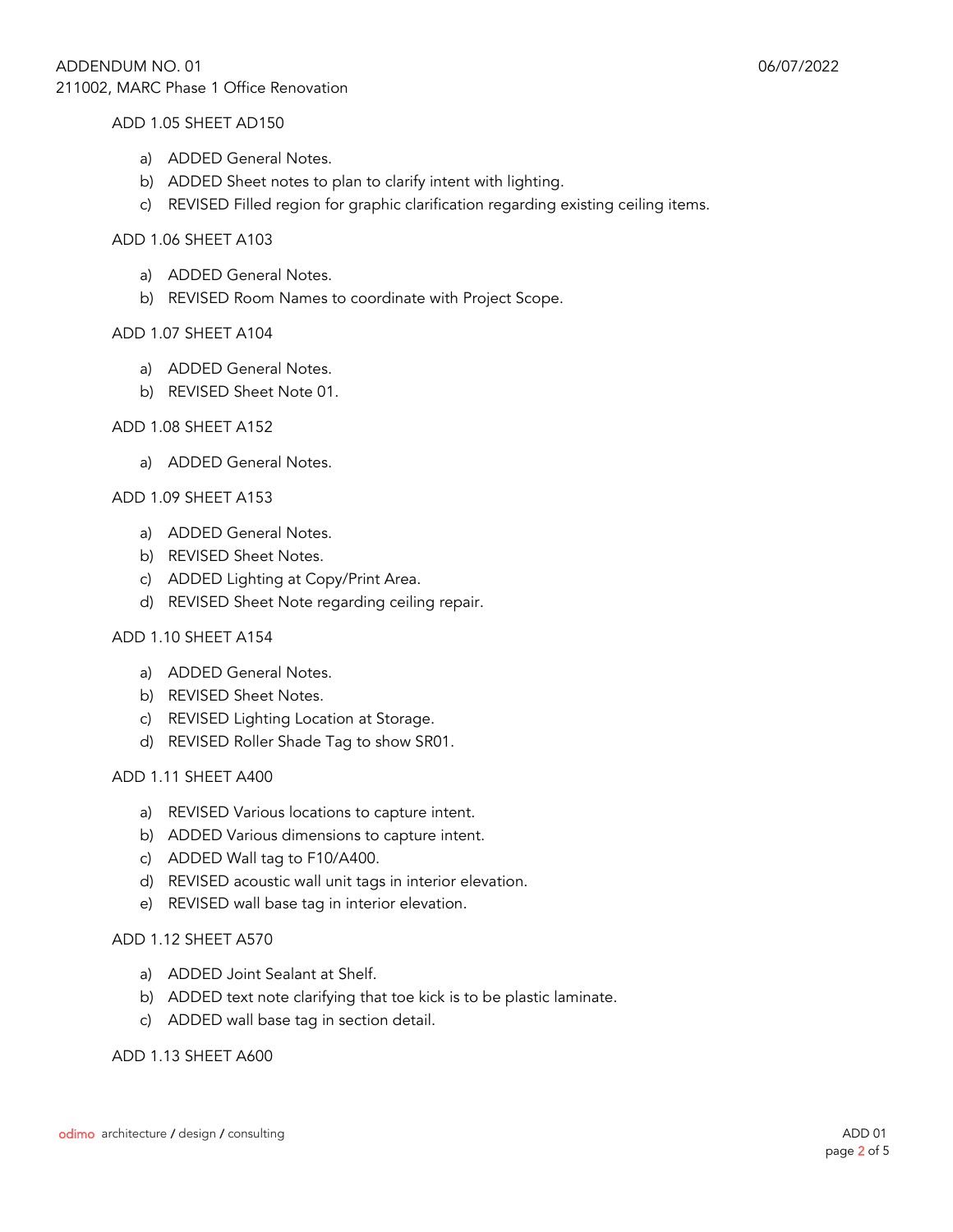211002, MARC Phase 1 Office Renovation

- a) REVISED Door Schedule as necessary to coordinate with design intent and show 3 hr fire rated door condition.
- b) REVISED Finish and Material Index to coordinate with design intent.

## ADD 1.13 SHEET A653

- a) ADDED General Notes.
- b) ADDED Finish Legend.
- c) REVISED Room Finish Tags as appropriate.

## ADD 1.13 SHEET A654

- a) ADDED Room Finish Information for Storage 414.
- b) ADDED General Notes.
- c) ADDED Finish Legend.
- d) REVISED Room Finish Tags as appropriate.

## **MECHANICAL**

ADD 1.13 SHEET MP102 – LEVEL 02 – HVAC PLAN

a) ADDED Keynote 1.

### ADD 1.13 SHEET M103 – LEVEL 03 – HVAC PLAN

- a) ADDED R-2 to multiple offices.
- b) ADDED keynote 1 to offices with new walls going up to deck.
- c) ADDED keynote 4 for Meeting 332.

ADD 1.13 SHEET M104 – LEVEL 04 – HVAC PLAN

- a) REVISED duct work to utilize existing sidewall diffusers.
- b) ADDED return grilles to provide a return path.
- c) ADDED keynote 6 to Office 410.

#### ADD 1.13 SHEET M201 – LEVEL 02 – HVAC PLAN

a. UPDATED R-2 model.

## PLUMBING

ADD 1.13 SHEET MP102 – LEVEL 02 – HVAC PLAN

a. ADDED Fire protection general note.

ADD 1.13 SHEET P153 – LEVEL 03 – DOMESTIC WATER PLAN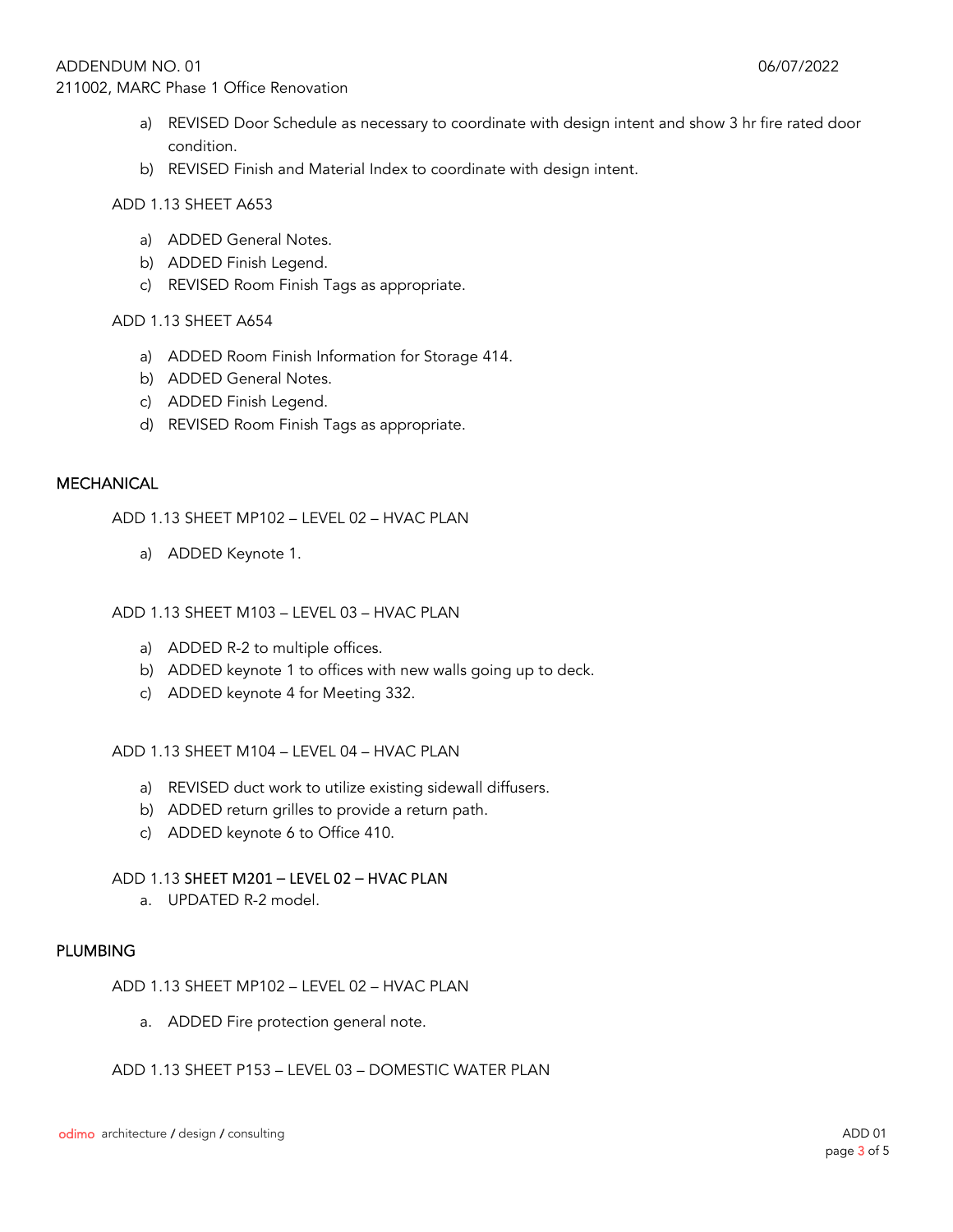- a. ADDED Fire protection general note.
- b. UPDATED keynote 2 for ADD ALT #3.

#### ADD 1.13 SHEET P154 – LEVEL 04 – DOMESTIC WATER PLAN

- a. ADDED Fire protection general note.
- b. ADDED SB-1 for fridge.
- c. MOVED new pipe into wall furrout.

## **ELECTRICAL**

- ADD 1.13 SHEET E104 LEVEL 04 POWER PLAN
	- a. ADDED Telecom Grounding Bar in Server Room 427.
- ADD 1.13 SHEET E153 LEVEL 03 LIGHTING PLAN
	- a. ADDED Type P5 fixtures, controls, and associated keynote #2 to Copy/Print 317C.

ADD 1.13 SHEET E154 – LEVEL 04 – LIGHTING PLAN

- a. RELOCATED light switch per relocated wall at Storage 414.
- b. REVISED light fixture from Type P2 to Type P6 in Office 408-410.

ADD 1.13 SHEET E301 – ELECTRICAL SCHEDULES

- a. ADDED Type P5 fixture to luminaire schedule.
- b. ADDED Type P6 fixture to luminaire schedule.

# **TECHNOLOGY**

ADD 1.13 SHEET T104 – LEVEL 04 – TECHNOLOGY PLAN

a. REVISED card reader based on door changes.

# **SPECIFICATIONS**

ADD 1.0# SPEC 001116

a) REVISED Prevailing Wage Requirements within the Invitation to Bid. These Revisions will be integrated into the future agreement between the Owner and the General Contractor.

#### ADD 1.0# SPEC 002513

a) REVISED Meeting Date for Pre-Bid Meeting to be June 8, 2022.

ALL REVISED SHEETS: G005, G006, G010, AD100, AD150, A103, A104, A152, A153, A154, A400, A570, A600